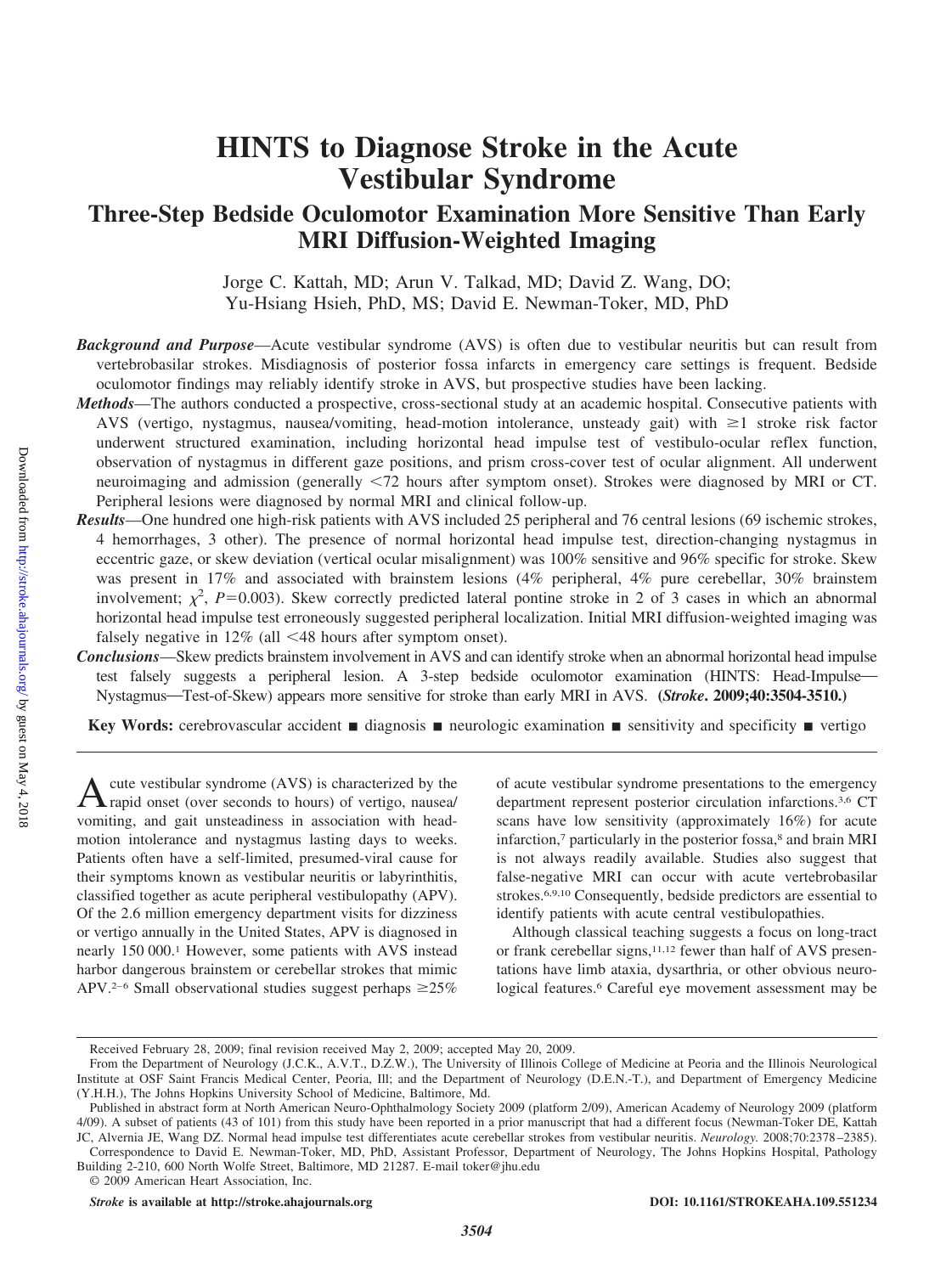the only bedside method to identify vertebrobasilar stroke in these patients.8 The most consistent bedside predictor of pseudolabyrinthine stroke in AVS appears to be the horizontal head impulse test (h-HIT) of vestibulo-ocular reflex (VOR) function8 (Video 1a/b). This test was first described in 1988 by Halmagyi and Curthoys as a bedside test for peripheral vestibular disease.13 Some authors have suggested the h-HIT be used as a definitive test to distinguish APV from stroke in patients with AVS.4,14 Recent studies provide evidence that a normal VOR by h-HIT strongly indicates a central localization, but an abnormal VOR is a weaker predictor of a peripheral localization.5,6 The sign's diagnostic usefulness is diluted principally by the fact that some patients with abnormal h-HIT (implying APV) actually harbor lateral pontine strokes.6

Another bedside predictor of central pathology in the acute vestibular syndrome is nystagmus, which changes direction on eccentric gaze.5 AVS should generally be associated with a characteristic, dominantly horizontal nystagmus that beats only in one direction and increases in intensity when the patient looks in the direction of the nystagmus fast phase.15,16 Vertical or torsional nystagmus in this clinical context is a clear sign of central pathology, but most strokes presenting an AVS picture have nystagmus with a predominantly horizontal vector that mimics APV.6 What sometimes distinguishes the nystagmus typical of central AVS from APV is a change in direction on eccentric gaze<sup>6</sup> (Video 2a/b).

A third bedside predictor of central pathology is skew deviation. Skew deviation is vertical ocular misalignment that results from a right–left imbalance of vestibular tone (ie, neural firing), particularly otolithic inputs, to the oculomotor system.17 It often occurs as part of the pathological ocular tilt reaction—the subtle clinical triad of skew deviation, head tilt, and ocular counterroll.17 Skew is generally detected by alternate cover testing (Video 3) with or without a quantifiable prismatic correction. Although reported in patients with diseases of the vestibular periphery,<sup>18</sup> skew (with or without complete ocular tilt reaction) has principally been identified as a central sign in those with posterior fossa pathology.17 It is most commonly seen with brainstem strokes<sup>17</sup> and has been reported as a herald manifestation of basilar occlusion.19 A recent retrospective case– control study comparing oculomotor features in those with vestibular neuritis (ie, APV) with those with "vestibular pseudoneuritis" (mostly due to stroke) suggests skew deviation could be a specific sign of central disease in patients with AVS.5

We sought to assess the diagnostic accuracy of skew deviation for identifying stroke in AVS, including any added value beyond h-HIT. We hypothesized that the presence of skew would be insensitive but specific for stroke and that it would add probative diagnostic information to h-HIT results alone. We further sought to assess the overall sensitivity and specificity of a 3-step bedside oculomotor examination (Head-Impulse—Nystagmus—Test-of-Skew [HINTS]) for differentiating stroke from APV in AVS.

#### **Materials and Methods**

Data derive from an ongoing study of stroke in patients with AVS over the past 9 years. The study methods have been detailed previously in a report of h-HIT findings in  $43$  subjects<sup>6</sup> whose clinical data are also presented here in a larger series (101 subjects). Briefly, we present results of a prospective, cross-sectional study of patients presenting with AVS focusing on those at high risk for stroke. This Institutional Review Board-approved study was conducted at a single urban, academic hospital serving as a regional stroke referral center for 25 community hospitals. Patients with the core features of AVS (rapid onset of vertigo, nausea, vomiting, and unsteady gait with or without nystagmus) were identified primarily from the hospital emergency department. Additional patients were identified by review of stroke admissions for cerebellar infarction. Included were patients with at least one stroke risk factor (smoking, hypertension, diabetes, hyperlipidemia, atrial fibrillation, eclampsia, hypercoagulable state, recent cervical trauma, or prior stroke or myocardial infarction). Excluded were subjects with a history of recurrent vertigo with or without auditory symptoms.

For patients consenting to screening, the study neuroophthalmologist (J.C.K.) conducted a neurological and vestibular examination (including h-HIT, prism cross-cover test for ocular alignment, and observation of nystagmus in different gaze positions) according to a standard protocol.6 A search for ocular counterroll by head-upright fundus photography to determine the presence of complete pathological ocular tilt reaction was performed in patients with either head tilt or vertical misalignment (suspected skew) without internuclear ophthalmoplegia. We defined severe truncal ataxia as the inability to sit upright unassisted without the use of arms to stabilize and included patients in whom lethargy may have contributed to their inability to sit.

All patients underwent neuroimaging, generally after bedside evaluation. If neuroimaging was performed before the study evaluation, the examiner was masked to these results at the time of clinical assessment. All patients (including patients with suspected APV) were admitted for observation and underwent serial daily examinations for evolution of clinical findings. The reference standard for a stroke diagnosis was confirmation of acute stroke by neuroimaging, generally MRI with diffusion-weighted imaging (DWI) on the day of the index visit. The reference standard for a diagnosis of APV was absence of acute stroke in the brainstem or cerebellum by MRI with DWI, lack of neurological signs on serial examination, and a characteristic clinical course. Most also underwent confirmatory caloric testing of vestibular function.

For predictive accuracy of skew deviation, we compared proportions with skew deviation in peripheral versus central cases and offer results stratified by h-HIT findings. Based on prior literature suggesting that 3 subtle oculomotor signs (normal h-HIT, directionchanging nystagmus, and skew deviation) might be, in aggregate, the best predictor of stroke in AVS,<sup>8</sup> we analyzed these 3 signs together. A priori, we defined the HINTS examination as either benign (abnormal h-HIT plus direction-fixed horizontal nystagmus plus absent skew) or dangerous (normal/untestable h-HIT or directionchanging horizontal nystagmus present/untestable or skew deviation present/untestable) and compared this test battery's sensitivity, specificity, and likelihood ratios for the presence of stroke relative to other neurological findings and early MRI with DWI. We calculate both positive likelihood ratios (the extent to which dangerous HINTS increase the odds of stroke or "rule in" the disease) and negative likelihood ratios (the extent to which benign HINTS decrease the odds of stroke or "rule out" the disease). Fisher exact and Pearson  $\chi^2$ were used for comparison of proportions with SAS 9.1 (SAS Institute Inc, Cary, NC). Likelihood ratios and CIs were calculated with MedCalc 9.6 (MedCalc Software, Mariakerke, Belgium). All *P* values were 2-sided with  $P<0.05$  considered significant.

#### **Results**

We screened 121 patients with AVS and excluded 19 for a history of recurrent vertigo or dizziness (7 Menière syndrome, 5 vestibular migraine, 4 idiopathic recurrent vertigo, and 3 other disorders). One eligible subject refused enrollment. Of 101 patients reported here, 92 were identified by primary clinical screening and 9 through review of admitted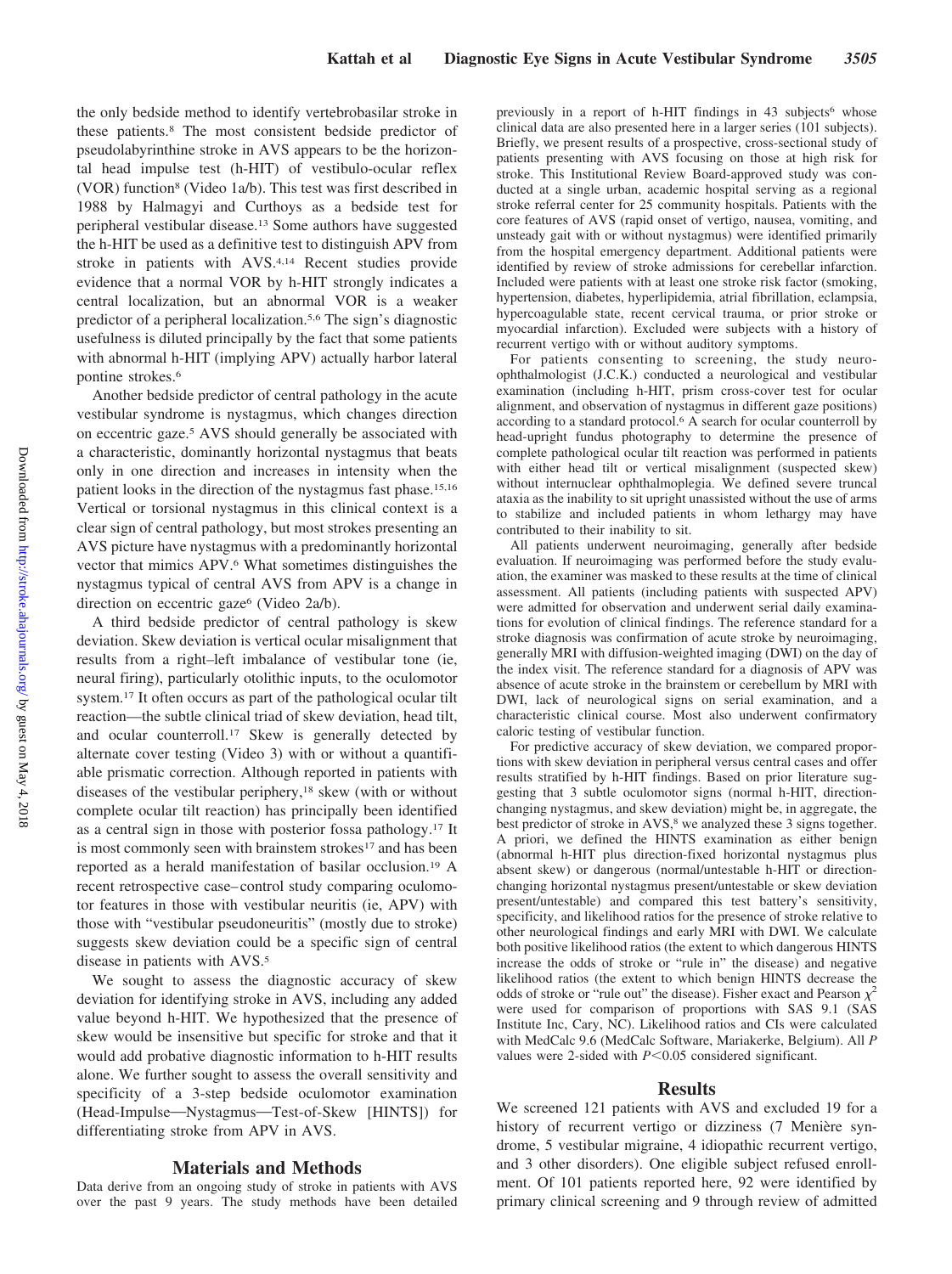cerebellar infarcts. Fifty-nine presented initially to the emergency department, 4 were inpatients at symptom onset, one presented as an outpatient, and 37 were transferred to the neurology ward from other institutions (mostly from affiliate hospital emergency departments admitted directly to the stroke service).

The study population was 65% men with a mean age of 62 years (SD, 13 years; range, 26 to 92 years). The age range for patients with stroke was 26 to 92 with 15 patients aged  $\leq 50$ years, including  $6 < 40$  years. In 30%, only one stroke risk factor was present; the others had at least 2 risk factors. Most were examined within 24 hours of symptom onset (75%). In 5 patients, the precise time of examination relative to symptom onset was unclear, because the precise time of symptom onset was unknown. Among the remaining 96 patients, the mean time to first examination was 26 hours (range, 1 hour to 9 days).

Most patients (97%) underwent stroke protocol MRI at the time of admission. One patient underwent CT followed by open MRI at another facility because of claustrophobia, and 3 underwent CT but no MRI (one was claustrophobic, one died before obtaining MRI, and one required ventriculoperitoneal shunt placement and was too ill for MRI). All 3 who did not have MRI had unequivocal cerebellar stroke by CT. Initial imaging occurred within 6 hours of study examination in most (70%). Among the 96 patients in whom time of symptom onset was known, imaging occurred within 72 hours of symptom onset in 97%; 2 patients were imaged at 4 days and one at 9 days after AVS onset. Eight with initial negative MRI underwent repeat MRI for unexplained signs (on initial or follow-up examination) suggesting brainstem localization. No patients had complications from diagnostic testing other than one claustrophobic reaction.

Of 101 high-risk patients with AVS, 25 had APV and 76 had a central lesion. Peripheral lesions were confirmed by caloric testing in 22 patients (19 with canal paresis, usually severe; 3 with only directional preponderance); 2 patients could not complete testing due to discomfort and one refused. Central lesions included 69 ischemic strokes, 4 hemorrhages (one dentate nucleus, 3 pontine [2 with pontine cavernoma]), 2 demyelinating disease (one presumed midbrain lesion, one medullary lesion), and one anticonvulsant toxicity (carbamazepine). Two patients did not have a demonstrable structural lesion on MRI that corresponded with the acute clinical syndrome (one patient with seesaw nystagmus and a presumed midbrain lesion who had demyelinating lesions elsewhere in the brain and the patient with anticonvulsant toxicity). Key clinical features suggesting a central localization (n=76) are presented in Table 1. These features are stratified by stroke location for ischemic lesions  $(n=69)$  in Table 2.

Acute auditory symptoms were infrequent but associated with strokes in the anterior inferior cerebellar artery territory and presumed secondary to labyrinthine infarction, cochlear nucleus involvement, or both. Craniocervical pain was more common among patients with central than peripheral lesions  $(38\%$  versus  $12\%, P=0.02)$ . All patients were unsteady (ie, broad-based gait or difficulty with tandem walking), but severe truncal ataxia (inability to sit without the use of arms or assistance) was seen only among those with central lesions (34% versus  $0\%$ ,  $P<0.001$ ). As expected, lateral medullary  $(n=7)$ , lateral pontine  $(n=5)$ , and inferior cerebellar strokes  $(n=12)$  frequently mimicked APV (absent general neurological or obvious oculomotor signs), whereas medial brainstem cerebrovascular events did not (45% versus 5%,  $P=0.001$ ). Another 36% of these lateral brainstem and cerebellar events (including one dentate hemorrhage) had severe truncal ataxia as their only obvious sign. Not surprisingly, medially located brainstem strokes and hemorrhages were associated with oculomotor paralysis, whereas lateral brainstem and cerebellar cerebrovascular events were not (80% versus 0%,  $P \leq 0.001$ .

Skew deviation (mean, 9.9 prism diopters; range, 3 to 20 prism diopters) was present in 17% of our 101 subjects (case descriptions in Supplement; available at http://stroke.ahajournals. org) and untestable in 4% with central lesions due to seesaw nystagmus or oculomotor paralysis. Despite the large vertical ocular deviations, only 3 patients reported symptomatic diplopia at presentation, and 2 of these had comorbid internuclear ophthalmoplegia; several patients became aware of their diplopia during the crosscover test or developed symptomatic diplopia days or weeks after presentation as their oscillopsia abated. Skew was evident in  $4\%$  (n=1 of 25) with APV,  $4\%$  (n=1 of 24) with pure cerebellar lesions, and  $30\%$  $(n=15 \text{ of } 50)$  with demonstrated structural brain stem involvement  $(\chi^2, P=0.003)$ . A complete ocular tilt reaction was found in 6 subjects, all with brainstem strokes (2 lateral medullary, 2 lateral pontine, 2 interstitial nucleus of Cajal). Results of crosscover testing for skew deviation, stratified by h-HIT result, are compared with final diagnosis based on neuroimaging and clinical follow-up in Table 3. The majority (59%) of skews were associated with lateral medullary or lateral pontine strokes. Finding a skew correctly predicted the presence of a central lesion in 2 of 3 cases of lateral pontine stroke where a positive h-HIT incorrectly suggested benign APV and 7 of 8 cases with false-negative initial MRI. Taking skew together with h-HIT and direction-changing nystagmus as a 3-step bedside examination battery, a dangerous HINTS result was 100% sensitive and 96% specific for the presence of a central lesion, giving a positive likelihood ratio of 25 (95% CI, 3.66 to 170.59) and a negative likelihood ratio of 0.00 (95% CI, 0.00 to 0.11). Compared with traditional findings thought to indicate brainstem or cerebellar involvement in AVS, the HINTS battery was more sensitive than general neurological signs (100% versus 51%), obvious oculomotor signs (100% versus 32%), or both of these taken together (100% versus 67%; all *P*<0.001; Table 1). Diagnostic accuracy of bedside findings for identifying that subset of central AVS patients with ischemic stroke can be found in Table 4.

Neuroimaging by MRI with DWI was falsely negative in 8 patients with ischemic stroke (5 lateral medullary, one lateral pontomedullary, and 2 middle cerebellar peduncle infarctions). Negative scans were obtained 8 to 48 hours after symptom onset, including 4 that were negative at  $\geq$  24 hours. Follow-up MRI an average of 3 days later (range, 2 to 10 days) revealed the strokes. The sensitivity of early MRI with DWI for lateral medullary or pontine infarction was lower than that of the bedside examination (72% versus 100%,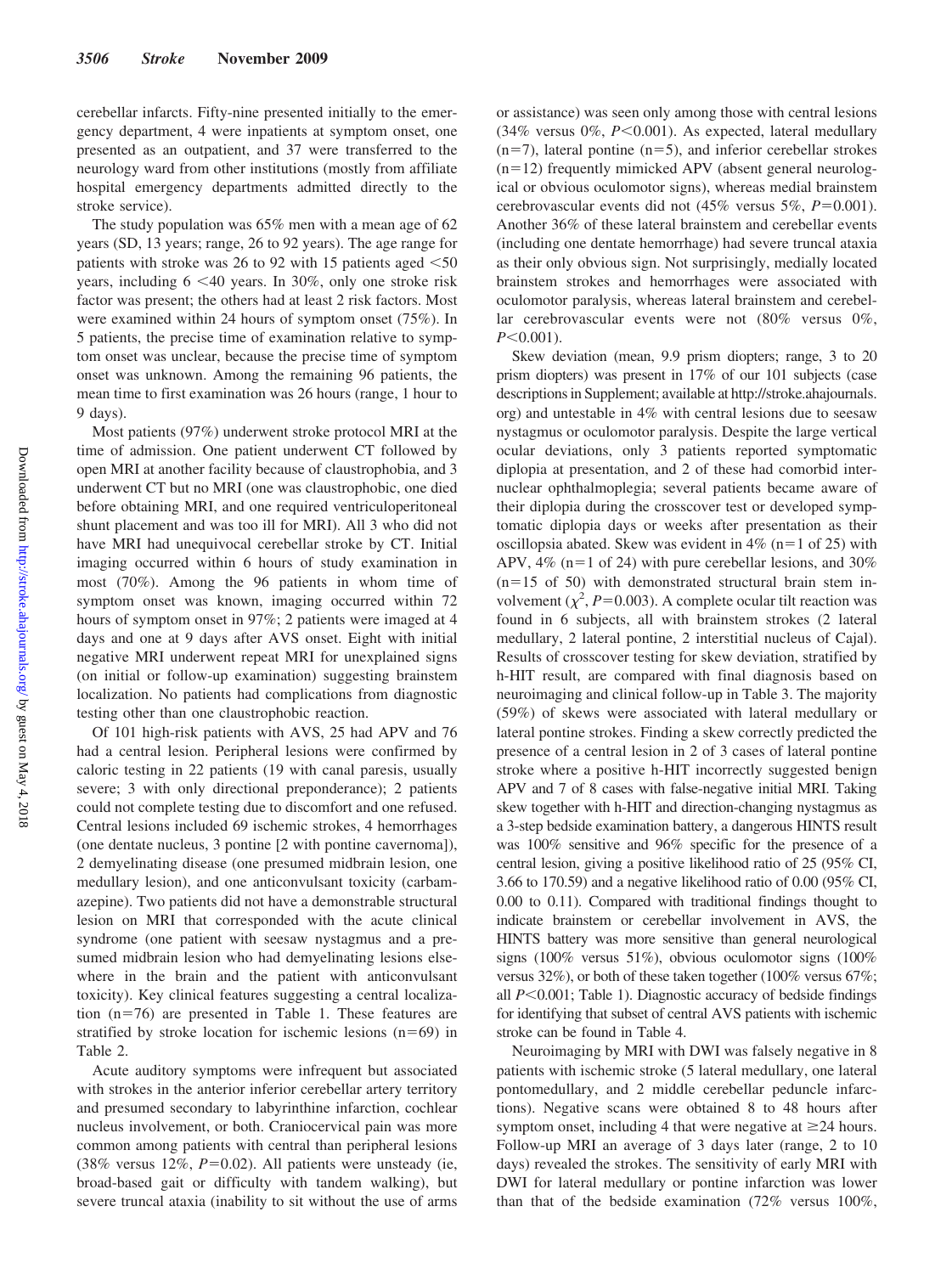| Symptoms, Signs, and Imaging at Presentation          | PAVS $(n=25)$ | CAVS $(n=76)$ | NLR Central (95% CI)    |
|-------------------------------------------------------|---------------|---------------|-------------------------|
| Associated symptoms                                   | 12%           | 41%           | $0.67$ (0.53-0.85)*     |
| Acute auditory symptoms                               | 0%†           | 3%            | $0.97(0.94 - 1.01)$     |
| Headache or neck pain                                 | 12%           | 38%           | $0.70(0.56 - 0.88)^*$   |
| General neurological signs (including truncal ataxia) | $0\%$         | 51%           | $0.49(0.39 - 0.61)^*$   |
| Facial palsy                                          | 0%            | 1%            | $0.99(0.96 - 1.01)$     |
| Hemisensory loss                                      | $0\%$         | 3%            | $0.97(0.94 - 1.01)$     |
| Crossed sensory loss                                  | $0\%$         | 3%            | $0.97(0.94 - 1.01)$     |
| Dysphagia/dysarthria                                  | $0\%$         | 3%            | $0.97(0.94 - 1.01)$     |
| Limb ataxia                                           | $0\%$         | 5%            | $0.95(0.90 - 1.00)$     |
| Mental status abnormality (lethargy)                  | 0%            | 7%            | $0.93(0.88 - 0.99)$     |
| Hemiparesis (including UMN facial weakness)           | 0%            | 11%           | $0.89(0.83 - 0.97)$     |
| Severe truncal instability (cannot sit unassisted)    | 0%            | 34%           | $0.66$ (0.56-0.77)*     |
| Obvious oculomotor signs                              | $0\%$         | 32%           | $0.68(0.59 - 0.80)$ *   |
| Dominantly vertical or torsional nystagmus            | $0\%$         | 12%           | $0.88(0.81 - 0.96)$     |
| Oculomotor paralysis (3-4-6, INO, gaze palsy)         | $0\%$         | 21%           | $0.79(0.70 - 0.89)^{*}$ |
| Subtle oculomotor signs                               | 4%            | 100%          | $0.00(0.00 - 0.11)^{*}$ |
| Direction-changing horizontal nystagmus               | $0\%$         | 20%           | $0.80(0.72 - 0.90)^{*}$ |
| Skew deviation present or untestable                  | 4%‡           | $25%$ §       | $0.78(0.67 - 0.91)^*$   |
| h-HIT normal or untestable                            | $0\%$         | 93%           | $0.07(0.03 - 0.15)^*$   |
| Initial imaging abnormal¶                             | 92%           | 97%           | $0.33(0.05 - 2.22)$     |
| Acute infarct or hemorrhage $\pm$ chronic lesions     | $0\%$         | 86%           | $0.14(0.08 - 0.25)^{*}$ |
| Other acute pathology $\pm$ chronic lesions           | $0\%$         | 1%            | $0.99(0.96 - 1.01)$     |
| Only chronic lesions (leukoaraiosis)¶                 | 92%           | 11%           | 11.18 (2.95-42.35)*     |

| Table 1. Key Clinical Features in Patients With Peripheral Versus Central AVS |  |
|-------------------------------------------------------------------------------|--|
|-------------------------------------------------------------------------------|--|

\* $P$ <0.05 for difference of proportion present in PAVS versus CAVS.

†Patients with recurrent peripheral audiovestibular disease were excluded from the study; therefore, the absence of auditory symptoms in PAVS may not represent an unbiased estimate.

‡Two patients with peripheral lesions developed skew deviation 1 week after symptom onset. These patients did not have skew at initial examination and are not counted here.

§Includes 3 patients with untestable skew deviation due to obvious oculomotor pathology.

-Includes 4 patients with untestable h-HIT due to lethargy or obvious oculomotor pathology.

¶All subjects were required to have at least one stroke risk factor, so it is not surprising that imaging would often show evidence of leukoaraiosis even in those with peripheral diagnoses.

PAVS indicates peripheral AVS; CAVS, central AVS; NLR, negative likelihood ratio; UMN, upper motor neuron; INO, internuclear ophthalmoplegia.

 $P=0.004$ ) with comparable specificity (100% versus 96%,  $P=1.0$ ). MR angiography, performed in 33 of 69 with ischemic stroke, revealed unilateral vertebral or posterior inferior cerebellar artery occlusion in 15, bilateral vertebral stenosis in 3, and was normal in 15. Four were diagnosed radiographically with vertebral artery dissection, all young (ages 26, 35, 42, and 52 years).

Imaging evidence of mass effect was seen in the initial scan in 9 patients and in follow-up scan in one patient, all with cerebellar involvement. Among these 10 of 23 patients with cerebellar infarction, 3 were lethargic, but 7 had isolated, severe truncal ataxia without other obvious neurological signs at or near the time of imaging showing mass effect. In the majority of patients with APV (92%), MRI revealed nonspecific areas of periventricular high signal intensity on T2 or fluid-attenuated inversion recovery imaging but normal DWI compatible with chronic gliosis, presumed secondary to ischemic leukoencephalopathy in this population with  $\geq 1$ stroke risk factors.

#### **Discussion**

Our study demonstrates that skew deviation in AVS is strongly linked to the presence of brainstem lesions, most often ischemic strokes in the lateral medulla or pons. This study also proves that finding one of 3 dangerous, subtle oculomotor signs (normal h-HIT or horizontal nystagmus that changes direction in eccentric gaze or skew deviation) is more sensitive than the combined presence of all other traditional neurological signs for identifying stroke as a cause of AVS. The dangerous signs can be remembered using the acronym INFARCT (Impulse Normal, Fast-phase Alternating, Refixation on Cover Test). Perhaps most importantly, we have shown that a benign HINTS examination result at the bedside "rules out" stroke better than a negative MRI with DWI in the first 24 to 48 hours after symptom onset with acceptable specificity (96%).

The association between skew deviation and brainstem stroke is not surprising. Although cases of primary-position skew have been reported with peripheral vestibular disease,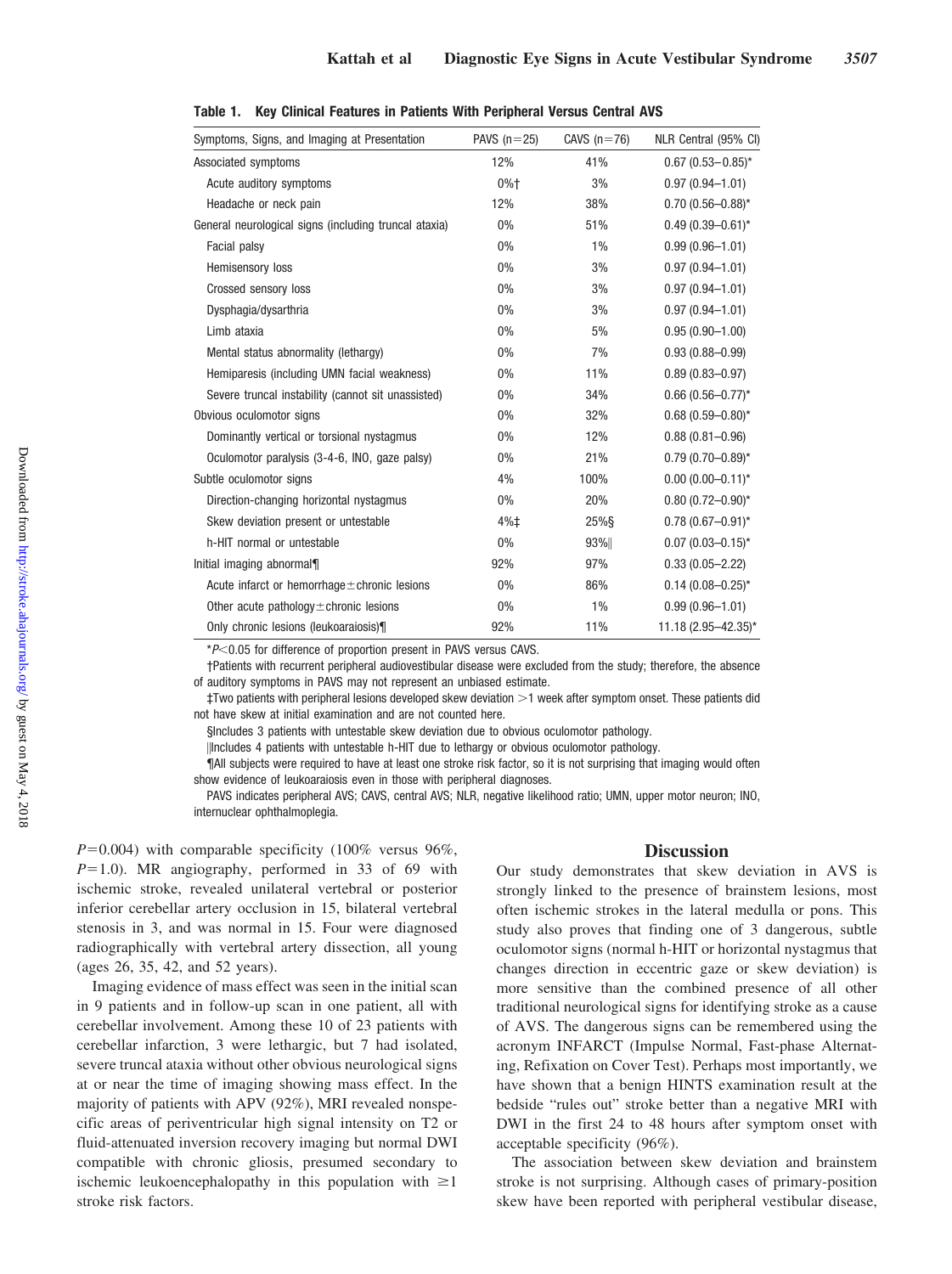| Symptoms and Signs at Initial Presentation         | $LM \pm C$ (n) | LP or $MCP \pm C$ (n) | MP or MM (n) | MB(n) | $CO (N+) (n)$ | $CO (N-) (n)$ | Total (n) |
|----------------------------------------------------|----------------|-----------------------|--------------|-------|---------------|---------------|-----------|
| Associated symptoms                                | 5              | 2                     | U            |       | 6             | 14            | 28        |
| Acute auditory symptoms                            |                |                       |              |       |               | $\Omega$      |           |
| Headache or neck pain                              | 5              |                       |              |       | հ             | 14            | 26        |
| General neurological signs                         | 10             |                       |              |       |               | 9             | 33        |
| Limb ataxia                                        |                |                       |              |       |               | <sup>0</sup>  |           |
| Crossed sensory loss                               |                |                       |              |       |               | <sup>0</sup>  |           |
| Dysphagia/dysarthria                               |                |                       |              |       |               | U             |           |
| Mental status abnormality (lethargy)               |                |                       |              |       |               |               |           |
| Hemiparesis (including UMN facial weakness)        | N              |                       |              |       |               |               |           |
| Severe truncal instability (cannot sit unassisted) | 6              |                       |              |       |               | 9             | 23        |
| Oculomotor signs                                   | 17             | 12                    | 11           |       |               | 15            | 69        |
| Dominantly vertical or torsional nystagmus         | 3              |                       |              |       |               | 0             | 6         |
| Oculomotor paralysis (3-4-6, INO, gaze palsy)      |                |                       |              |       |               | 0             | 14        |
| Direction-changing horizontal nystagmus            |                |                       |              | N     |               |               | 15        |
| Skew deviation present                             | հ              |                       |              | 3*    |               |               | $16*$     |
| h-HIT normal                                       | 17             | 8                     | 11           | 5*    | 8             | $13*$         | $62*$     |
| Total ischemic strokes                             | 17             | 12                    | 11           | 6     | 8             | 15            | 69        |

**Table 2. Key Clinical Features in Central AVS Caused by Ischemic Stroke by Lesion Location**

\*Does not count untestable cases (2 skew, 2 h-HIT; see Table 3).

LM indicates lateral medulla; C, cerebellum; LP, lateral pons; MCP, middle cerebellar peduncle; MP, medial pons; MM, medial medulla; MB, midbrain; CO, cerebellum only; (N+), nodulus involved; (N-), nodulus not involved; UMN, upper motor neuron; INO, internuclear ophthalmoplegia.

and alternating skew deviation in lateral gaze is seen in some patients with bilateral cerebellopathy, lesions causing skew and the pathological ocular tilt reaction have most often been found in the brainstem.17 Our prospective findings build on prior retrospective work suggesting a strong link between subtle oculomotor signs and stroke in patients with central AVS mimicking APV.4,5 Although a normal h-HIT remains the single best bedside predictor of stroke<sup>6</sup> and its test properties are comparable to those of early MRI DWI, roughly one in 10 strokes will still be missed if other findings

## **Table 3. Skew Deviation Relative to Neuroimaging in AVS Stratified by h-HIT Results**

|                                | No Stroke by<br>Final Imaging (n) | Stroke by<br>Final Imaging (n) | Other CNS<br>Diagnosis |
|--------------------------------|-----------------------------------|--------------------------------|------------------------|
| Skew deviation absent          | 24                                | 51                             | 6                      |
| Normal h-HIT                   | 0                                 | 47                             | 4                      |
| Abnormal (untestable)<br>h-HIT | 24(0)                             | $3(1^*)$                       | $0(2+)$                |
| Skew deviation present         | 1                                 | 16                             | U                      |
| Normal h-HIT                   | 0                                 | 14                             | 0                      |
| Abnormal (untestable)<br>h-HIT | 1(0)                              | 2(0)                           | 0(0)                   |
| Skew deviation untestable      | 0                                 | 2†                             | 1†                     |
| Normal h-HIT                   | 0                                 | 1                              | 1                      |
| Abnormal (untestable)<br>h-HIT | 0(0)                              | $0(1+)$                        | 0(0)                   |
| Total                          | 25                                | 69                             | 7                      |

\*Untestable due to lethargy.

†Untestable due to oculomotor pathology (gaze palsy, bilateral third nerve palsy, seesaw nystagmus).

CNS indicates central nervous system.

are not considered. We have identified 2 other subtle findings that should improve bedside detection of stroke without substantial loss of specificity.

Although physicians have become increasingly reliant on MRI DWI for acute stroke diagnosis, our study presents further evidence that care should be taken not to use DWI alone to rule out stroke in AVS in the first 24 to 48 hours after symptom onset. In our series, the sensitivity of DWI was 88% overall and 72% for lateral medullary and lateral pontine infarctions with these localizations very frequent among vertebrobasilar strokes mimicking APV closely. These estimates echo results from 2 prior studies of early DWI that reported on 206 vertebrobasilar strokes and found 77% sensitivity within 24 hours of symptom onset.<sup>9,10</sup>

### **Table 4. Bedside Signs and Initial MRI With DWI Test Properties for Ischemic Stroke in AVS**

|                             | Sensitivity<br>$(n=69)$ | Specificity<br>$(n=25)$ | <b>NLR Stroke</b><br>(95% CI) |
|-----------------------------|-------------------------|-------------------------|-------------------------------|
| General neurological signs* | 19%                     | 100%                    | $0.81(0.72 - 0.91)$           |
| Obvious oculomotor signs    | 28%                     | 100%                    | $0.72(0.63 - 0.84)$           |
| Severe truncal ataxia       | 33%                     | 100%                    | $0.67(0.56 - 0.79)$           |
| Any obvious signs           | 64%†                    | 100%                    | $0.36(0.27 - 0.50)$           |
| Initial MRI with DWI        | 88%‡                    | 100%                    | $0.12(0.06 - 0.22)$           |
| Dangerous bedside HINTS     | 100%                    | 96%                     | $0.00(0.00 - 0.12)$           |

\*Excluding severe truncal ataxia (this Table only).

†Of 25 ischemic strokes without obvious signs, 12 were pure cerebellar, 7 were lateral medullary, 5 were lateral pontine or middle peduncle, and one was a medial brainstem infarct.

‡False-negative initial MRI with DWI occurred in 5 patients with lateral medullary infarctions, one with lateral pontomedullary infarction, and 2 with middle cerebellar peduncle infarction.

NLR indicates negative likelihood ratio.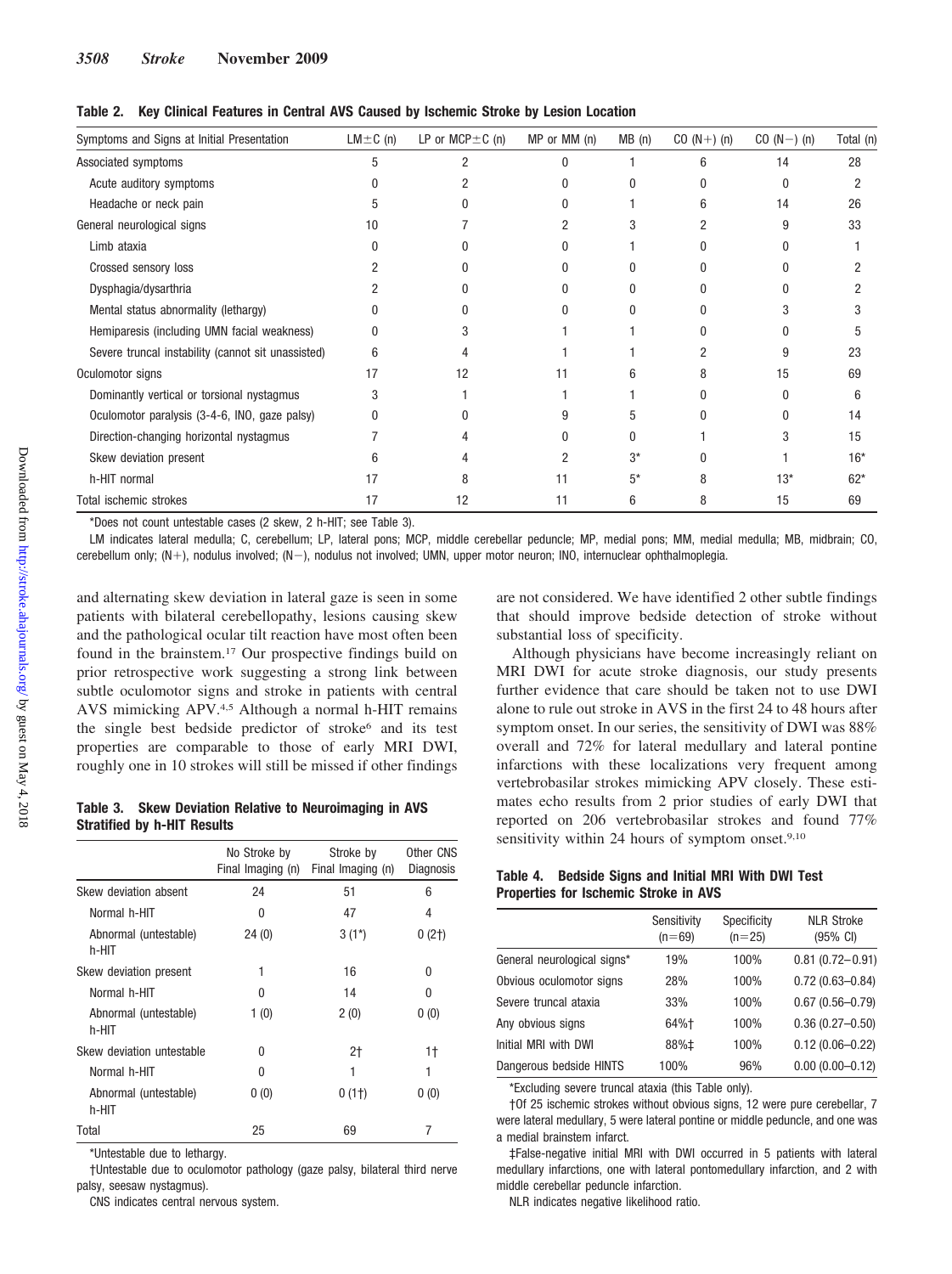Frontline misdiagnosis of posterior circulation strokes presenting with dizziness appears common, occurring in perhaps 35% of cases.20 The high rate of misdiagnosis may not be surprising given that 58% of patients in our series either had no obvious signs or had only isolated, severe truncal ataxia. Inappropriate reliance on CT to exclude stroke likely exacerbates the problem.21,22 The consequences of such misdiagnoses can be profound with one small series of missed cerebellar infarctions indicating adverse outcomes in 40%.21 Misdiagnosis may be more likely in younger patients who are not generally considered to be at risk for stroke.<sup>21</sup> Vertebral artery dissections, the leading identifiable cause of posterior circulation stroke among young adults,<sup>23</sup> can present with an APV mimic.<sup>24</sup> We found 15 of our patients with stroke were age 50 years, and 3 of these were due to dissections.

Although the bedside techniques in the HINTS examination are not widely known among emergency physicians, internists, or even general neurologists, those without subspecialty training in neuro-otology can accurately interpret subtle oculomotor findings of this type,25 suggesting that training in the use of these techniques may be possible. The 3 components of the HINTS (h-HIT of VOR function; observation for nystagmus in primary, right, and left gaze; alternate cover test for skew deviation) can be tested in approximately 1 minute at the bedside, whereas a more thorough, traditional neurological examination generally takes 5 to 10 minutes or more. An acute MRI brain with DWI takes at least 5 to 10 minutes of scan time plus a wait time of several hours to several days and typically costs  $> $1000$ . In an era in which efficiency and cost containment are at a premium, this bedside method may offer a quick, inexpensive alternative to current practice. Although additional confirmatory studies in a broader range of acute vestibular patients are needed, our data suggest that in time-pressured, frontline healthcare settings, this approach could potentially supplant complete neurological examination and neuroimaging without loss of diagnostic accuracy.

We identified several possible limitations to our study findings. Threats to internal validity include a partially unmasked examiner and selective MRI follow-up scans. As described previously,<sup>6</sup> the study examiner (J.C.K.), although masked to the results of imaging, was not masked to the patient's clinical history, general neurological examination, or obvious oculomotor findings when testing for subtler eye signs. Observer bias in the interpretation of subtle eye findings could have artificially inflated the sensitivity of these signs, but this seems unlikely for the 33% of cases in which obvious neurological findings were absent. MRI follow-up scans were obtained in only selected cases based on evolution of new neurological signs or atypical subtle oculomotor signs. This selective retesting could have led to some misclassification of strokes as APV, increasing the apparent sensitivity of the HINTS battery. However, all of these patients with APV were followed and evolved no neurological deficits acutely nor had strokes in clinical follow-up.

Threats to external validity include generalizability of examination technique and sampling from a high-risk subpopulation. Because patients were evaluated by a single examiner, it is unknown whether clinical findings could have been replicated by other examiners. The growing literature on these subtle eye signs from multiple investigators suggests reproducibility, at least among subspecialists in the field.4–6 We restricted our enrollment to high-risk patients with AVS with no history of prior recurrent vertigo and at least one stroke risk factor. We chose this approach because funds were not available to image all low-risk patients in whom MRI could not be justified clinically. This selection led to a highly enriched cerebrovascular cohort (76% central, 73% cerebrovascular, 69% ischemic stroke) and patients with APV who might be atypical (92% with leukoaraiosis). It is possible that a broader spectrum of patients with APV could have disclosed more with negative h-HIT results (including those with isolated inferior vestibular neuritis<sup>26</sup>) or the other 2 subtle signs, reducing the specificity of the "dangerous" HINTS result. However, a previous study of unselected patients with AVS suggests otherwise, estimating a 92% specificity when subtle eye signs were considered in a statistical prediction model.<sup>5</sup>

#### **Summary**

As has been shown previously, we found that lateral medullary, lateral pontine, and inferior cerebellar infarctions mimic APV very closely, and great caution must be exercised to avoid missing these posterior circulation strokes in patients with AVS. One in 5 strokes causing AVS affects a patient aged  $\leq 50$  years and one in 10 a patient aged  $\leq 40$  years. Typical neurological signs are absent in roughly half, and more than half of those with mass effect from large cerebellar infarctions have only severe truncal ataxia without other obvious neurological or oculomotor signs. Initial MRIs are falsely negative in 12% and can prove misleading out to 48 hours after symptom onset.

Skew deviation is an insensitive marker of central pathology but fairly specific predictor of brainstem involvement among patients with AVS. The presence of skew may help identify stroke when a positive h-HIT falsely suggests a peripheral lesion. Screening patients with AVS for one of 3 dangerous oculomotor signs (normal h-HIT, directionchanging nystagmus, skew deviation) appears to be more sensitive than MRI with DWI in detecting acute stroke in the first 24 to 48 hours after symptom onset. These "HINTS" to "INFARCT" could help reduce frontline misdiagnosis of patients with stroke in AVS and should be studied head-tohead for their comparative cost-effectiveness against neuroimaging by MRI DWI.

#### **Sources of Funding**

D.E.N.-T.'s effort in preparation of this article was supported by grants from the National Institutes of Health (NIH RR17324-01) and Agency for Healthcare Research and Quality (AHRQ HS017755-01).

#### **Disclosures**

# **References**

None.

1. Newman-Toker DE, Hsieh YH, Camargo CA Jr, Pelletier AJ, Butchy GT, Edlow JA. Spectrum of dizziness visits to US emergency departments: cross-sectional analysis from a nationally representative sample. *Mayo Clin Proc*. 2008;83:765–775.